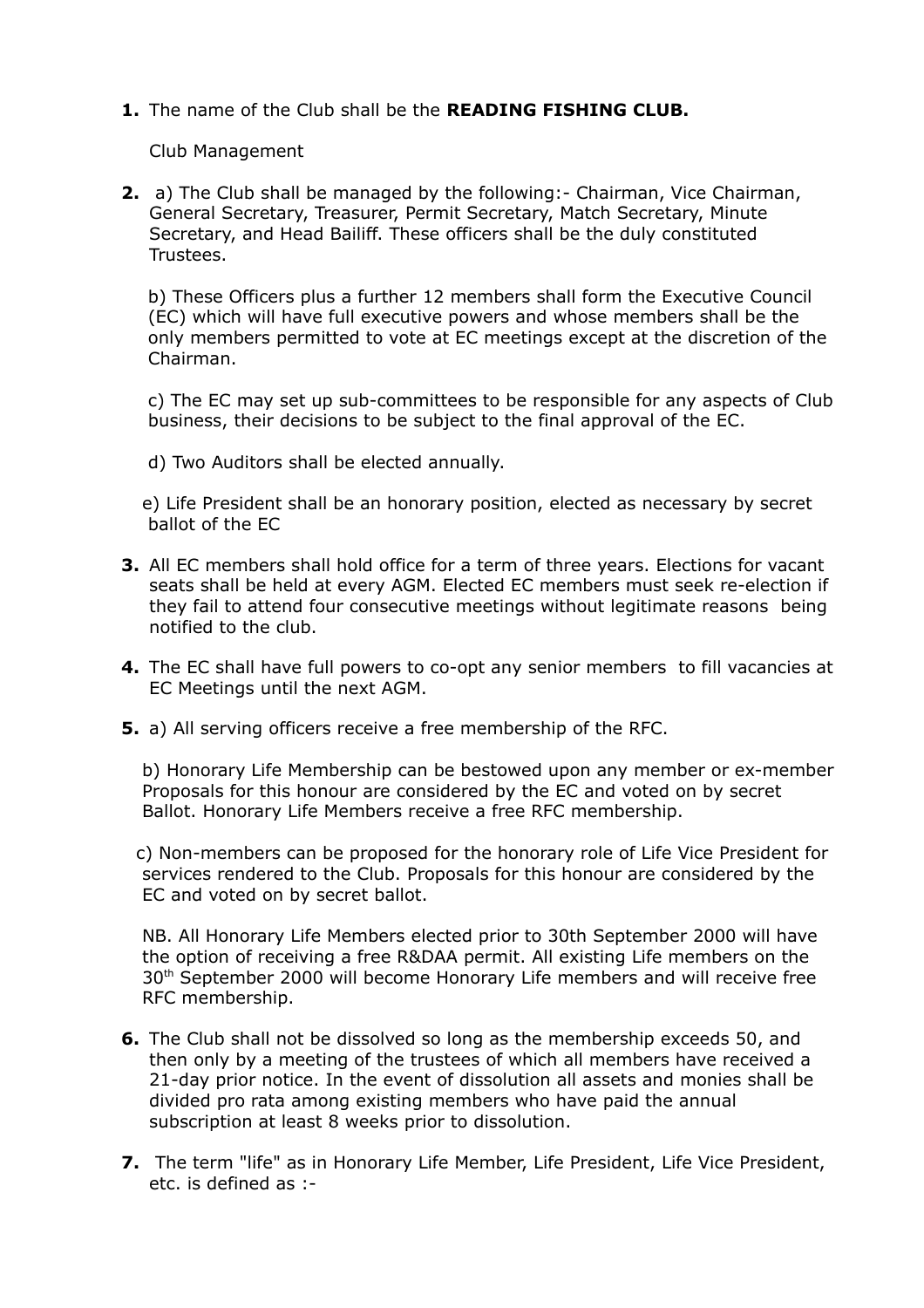- a. For life,
- b. Until resignation, or

c. Until removed from office at an AGM or EGM by a majority vote in a secret ballot of members present.

- **8.** The membership year and Club competition season if from 16<sup>th</sup>. June one year to the  $15<sup>th</sup>$ . June of the following year inclusive.
- **9.** On entry a member shall pay the current subscription fee. The EC may at its discretion impose a membership limit and establish a waiting list of potential members.

Junior members are those who are not yet 17 years old prior to the  $16<sup>th</sup>$ . June of the membership year. When a junior has been a member of the Club for the two years immediately prior to becoming a senior then he/she is eligible for a discounted membership whilst in full time education. Junior members who are not yet 12 yeas old prior to  $16<sup>th</sup>$  June of the membership year shall be eligible for free membership, but must be accompanied at all times by a senior member who will be responsible for their conduct and safety.

 Majority membership is available to those who have reached the age of 65 prior to the 16<sup>th</sup>. June of the membership year.

 Members who are Registered Disabled are entitled to the same subscription rate as Majority Members.

Meetings

- **10.** The Annual General Meeting (AGM) shall be held during April; a calling notice will be published on the Club's Website. Written notice of propositions must be in the hands of the Secretary by the January EC meeting. Propositions will be published on the Club website and formal written amendments must be in the hands of the Secretary by the March EC meeting. Propositions and amendments will not be accepted at the AGM.
- **11.** An Extraordinary General Meeting (EGM) may be called by any member in writing to the General Secretary, and endorsed by at least 10 members. This request must be in the hands of the General Secretary at least 28 days prior to the date of the proposed meeting. At least 70% of the signatories to this request must be in attendance at this meeting. A calling notice and details of the business will be published and distributed at least 14 days prior to the date of the proposed meeting.
- **12.** An EC meeting shall be held monthly at the Club's Headquarters and shall be open to Club members only. A quorum shall be half of the EC. The April EC meeting may be dispensed with as the AGM is held in April.
- **13.** Voting by secret ballot to nominate the winner of the "Angler of the Year" award shall take place at the EC meeting prior to the Annual Prize Giving by the majority of members present at that EC meeting.
- **14.** Where pools monies have to be paid in advance of a team competition the Club will, on receipt of the selected team(s), forward the correct amount to the appropriate authority. The selected team members must repay the monies then owed to the RFC, within 14 days of the match concerned. Failure to repay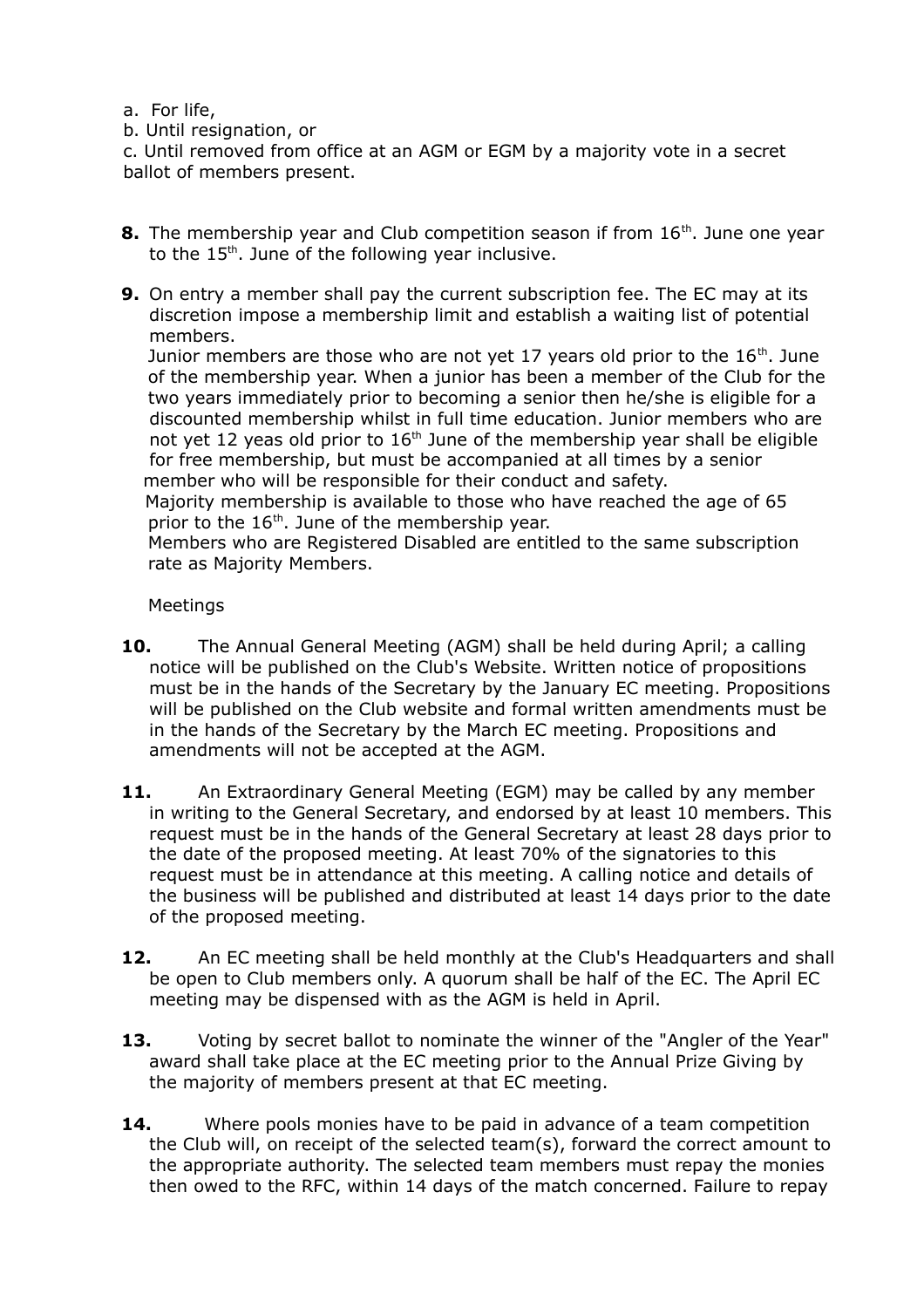would result in action being taken against the angler concerned, such action to be decided at a meeting of the EC.

# **15. Specimen Fish**

- a. All entries for specimen fish are to be submitted in writing, with the name and address of at least one witness, to reach the Match Secretary within 14 days of the capture. The scales used must be made available for verification if required.
- b. The minimum qualifying weights will be published in the membership permit.
- c. Prizes will only be eligible for fish caught in;
	- (1) RFC and R&DAA Waters, or
	- (2) RFC Matches, or

 (3)Waters available free of charge to all members within a 25 mile radius of Reading Town Hall.

d. Specimen fish submissions will be ratified by the clubs executive committee

### 16. **Prize Rules**

- a. All trophies shall be presented at the Annual Prize Giving.
- b. All unrestricted Reading Fishing club matches will count towards points and weights positions, but only the best twelve results will be counted.
- c. In the event of a tie in any points competition the total weight over the applicable matches will act as a tie-breaker

#### 17. **Special Rules**

- a. Members shall conduct themselves in a proper and sportsman-like manner.
- b. The EC shall be the sole authority for the interpretation of these rules, and the decision of the EC on any questions, or on any matter affecting these rules or the Club, not provided for in these rules, and shall be binding on all members. Any member not conforming to these rules shall be liable to suspension.
- c. All fishing rules and regulations, whether general or venue/species specific, as agreed by the E.C. and published in the annual membership permit (or any supplementary sheet) are covered by rule 17b. above.
- d. When members report individual catches from RFC waters the specific venue must not be named (terms such as private water, Berkshire Lake Private Thames stretch should be used).
- e. The venue must not be readily identifiable from images used. For avoidance of doubt, this restriction includes all forms of social media.

# **Rule Amendments**

18. None of these rules or the Reading Fishing Club Match rules shall be altered, amended, rescinded or added to, except at an AGM, or at an EGM, and then only by the majority of members present at these meetings. All resolutions must be proposed and seconded in writing to the meeting in accordance with Rule 11 and Rule 12.

These Reading Fishing Club Rules will be binding for a period of three years from the date printed below before the above paragraph can be implemented except at the discretion of the Executive Council.

# **THESE GENERAL RULES SUPERSEDE ALL GENERAL RULES PRIOR TO THIS DATE 2nd.APRIL 2019.**

#### **STATEMENT**

19. The Reading Fishing Club is intent that children, young people and vulnerable